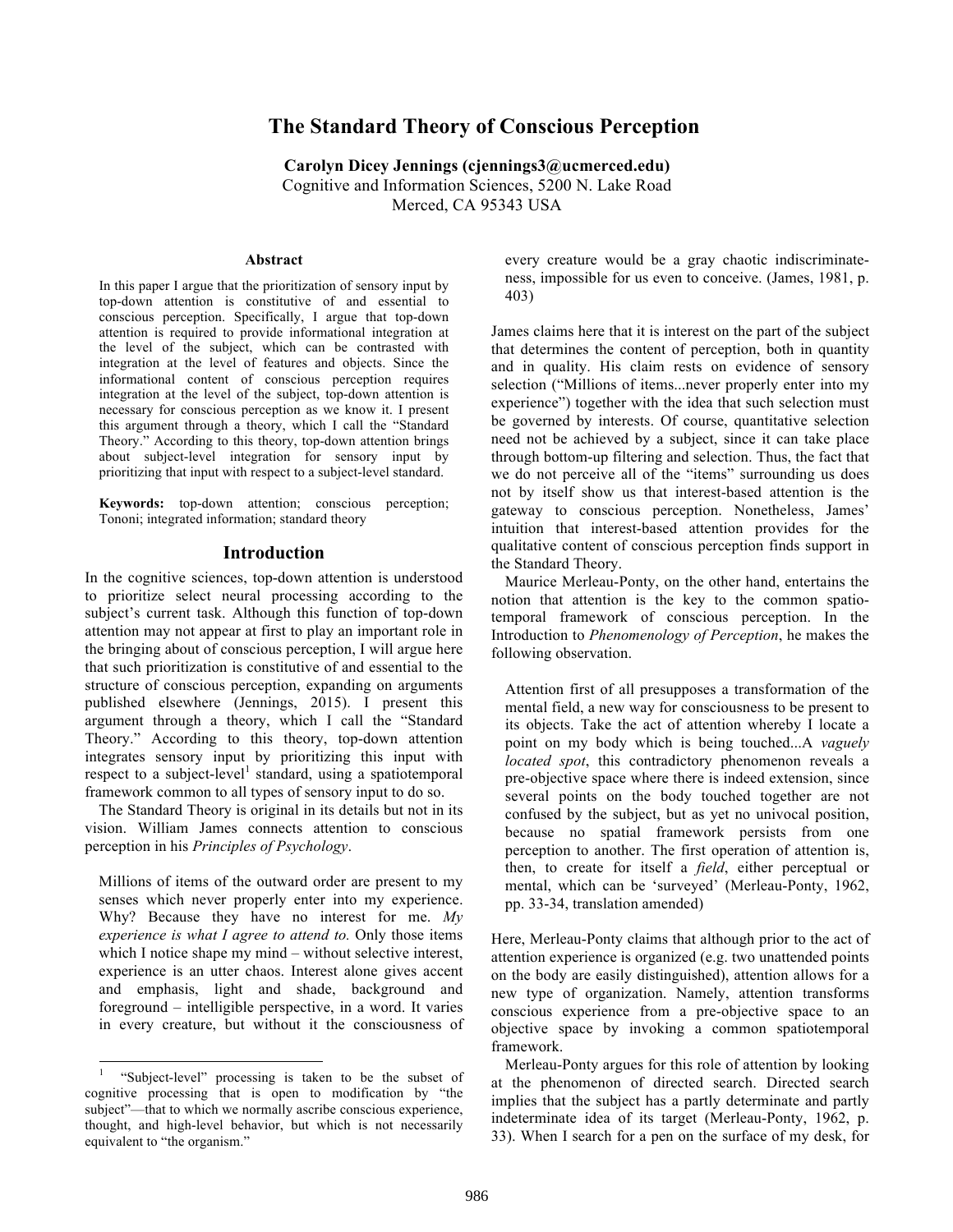example, I use the determinate idea that the pen is somewhere on my desk to guide my search and the indeterminacy of its precise location to drive the search. That determinacy can guide the search reveals that the target has conceptual qualities, and is not a pure sensory object (contrary to the "empiricist" view, as Merleau-Ponty construes it). Yet, that indeterminacy drives the search reveals that the target has qualities that extend beyond our current knowledge (contrary to the "rationalist" view, as Merleau-Ponty construes it). Attention, as the mechanism of search, will have to be the sort of thing that can connect the realm of structured thought to the realm of pure sensory objects to reveal a target of this sort, according to Merleau-Ponty.

The Standard Theory gives a working account of these phenomenological intuitions. Namely, the Standard Theory shows how top-down attention transforms sensory input into conscious percepts by prioritizing the former with respect to a 'subject-level standard'–a standard rooted in or held by the subject. According to the Standard Theory, this transformation brings about both the informational content of perception, as flagged by James, and the determination of a shared perceptual space, as flagged by Merleau-Ponty. Thus, the Standard Theory is an account of how the subject brings about the structure of conscious perception through the activity of top-down attention.

#### **The Problem of Subject-Level Integration**

To start, it may be helpful to clarify my working definitions of top-down attention and conscious perception. As I use it, "top-down attention" should be understood as the prioritization of select mental or neural processing according to the subject's current interests. This can be contrasted with prioritization that takes place *solely* through filtering and bottom-up selection.<sup>2</sup> "Conscious perception," on the other hand, normally refers to the experience of informational sensory content within a spatiotemporal framework. Although sensory input may include some spatiotemporal information, it is thought to differ from conscious perception in lacking informational content. That is, unlike sensory input, conscious perception presents the world as being a certain way to the subject. This "being a certain way" involves both general or shared attributes between the many items of content and particular instantiations of those attributes held by each item. The stargazer, for example, experiences the stars as each having relative brightness: they share the perceptual quality of brightness, but each of them instantiates a particular degree of brightness. As Tyler Burge puts it: "a perception–a representational perceptual state instance, or the content of a perceptual state instance–must always involve the contextdependent singular application of (general) perceptual attributives" (Burge, 2010, p. 381). Perhaps we could provisionally characterize conscious perception as the

experience of sensory elements bound to a spatiotemporal structure, where "elements" signifies the particularities or instantiations of generalities, and where this spatiotemporal structure may include localized events, patterns, or simply spatiotemporal depth.<sup>3</sup>

A full characterization of such informational content has been undertaken by Giulio Tononi as part of his integrated information theory of consciousness<sup>4</sup>:

Every time we experience a particular conscious state out of such a huge repertoire of possible conscious states, we gain access to a correspondingly large amount of information. This conclusion is in line with the classical definition of information as reduction of uncertainty among a number of alternatives (Shannon and Weaver, 1949)...the information generated by the occurrence of a particular conscious state lies in the large number of different conscious states that *could potentially* have been experienced but were not. (Tononi, 2005, p. 111)

So the informational content of one's current conscious experience occurs through contrast with what is not experienced. Tononi motivates this theory by describing the visual experience of total darkness: such an experience only has visual content if "content" measures what is present against what is possible. That is, a room devoid of light has visual content only when compared with other potential visual experiences one could have. Normal visual sensation, in contrast, relies on the presence of light. The fact that we experience total darkness, then, shows us that conscious content is inherently informational. In Tononi's view, even the conscious perception of a homogenous plane of light has a lot of information for us, since its content is generated in contrast to other potential experiences.

Tononi further notes that the information of conscious content is *integrated* in a way that is not captured by "Shannon Information."<sup>5</sup> As captured in the paragraph above, we might say of the content of perceptual experience that it is informational *for us*. Tononi suggests that

To measure information integration, it is essential to know whether a system of elements constitute a causally integrated system, or they can be broken down into a number of independent or quasi-independent subsets among which no information can be integrated. (Tononi, 2005, p. 113)<sup>6</sup>

 $2 \text{ A}$  more complete account of this form of attention can be found in Jennings, 2012.

<sup>&</sup>lt;sup>3</sup> Although I take it that these remarks hold for all varieties of

conscious perception, I focus here on visual perception. <sup>4</sup> While Tononi emphasizes the informational content of consciousness, in general, I focus only on the informational content of conscious perception, in particular.<br><sup>5</sup> "Shannon Information" was put forward as a partial account of

information—the data without its meaning (Shannon, 1948; Floridi, 2009).<br><sup>6</sup> Note that Tononi's use of the term "element" does not

necessarily include participation in a complex as a defining feature.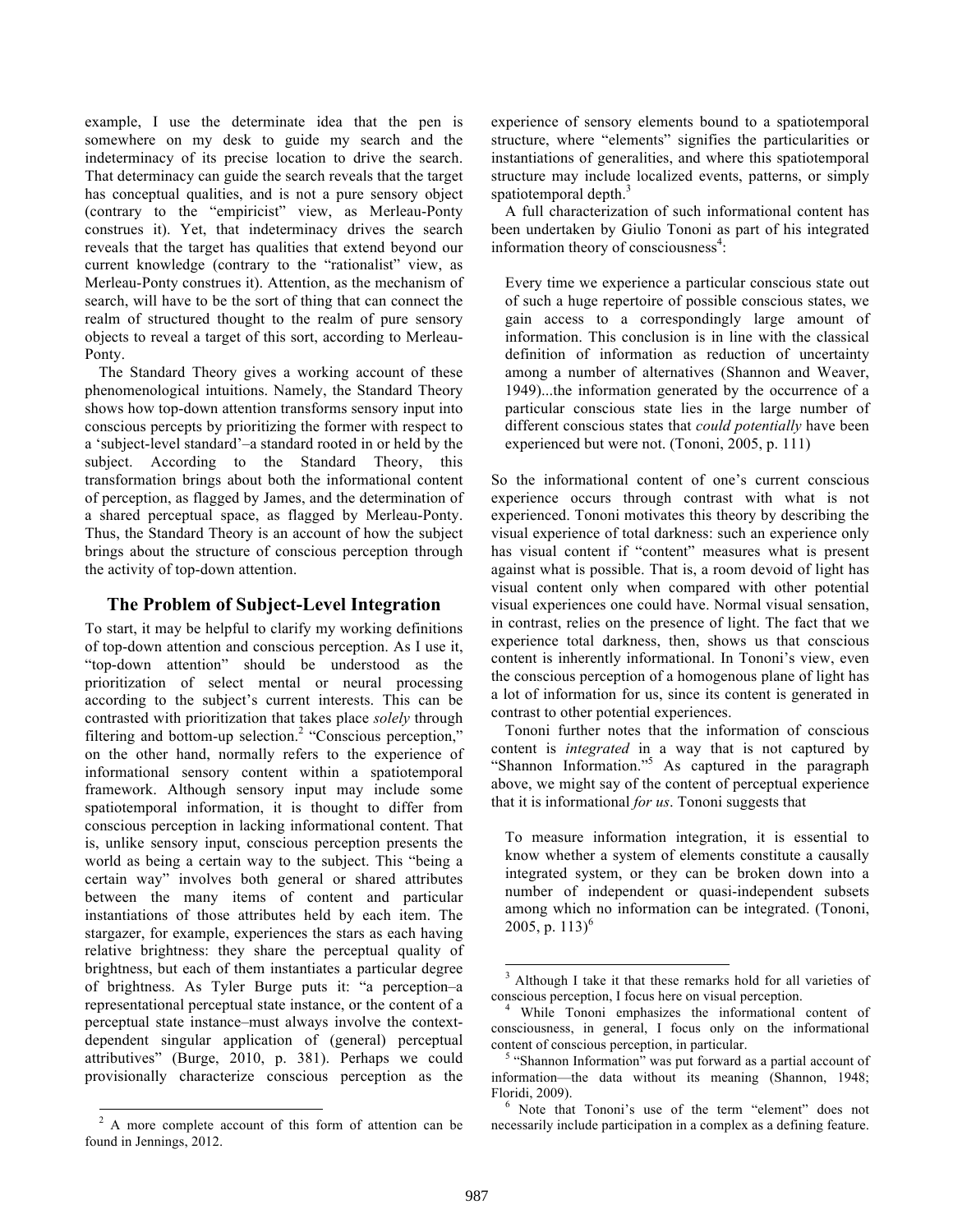That is, Tononi claims that to get anything like conscious content we require not only information but integrated information, which we can measure by looking at causal integration.

But integration with respect to what? Tononi says that integration is implicated by the fact that we cannot experience shape without color (Tononi, 2005, p. 112). He also says that integration is implicated when a "conscious state is experienced as an integrated whole" (Tononi, 2005, p. 112). Yet these forms of integration do not seem extensive enough to capture both actual and potential experience, which is central to his account—one might have integrated perceptual features and even an entirely integrated experience without achieving integration across actual and potential experience. Without this level of integration the conscious experience of a completely dark room would not be able to yield information through contrast with other potential experiences, for instance. I thus suggest that Tononi's account of conscious content is best understood as information that is integrated with respect to the subject (a view that sometimes appears to be supported by Tononi). Although I adopt Tononi's basic perspective in this paper, note that I am not arguing that all of conscious experience is captured by integrated information, but only that all of our perceptual experiences can be understood this way.<sup>7</sup>

This understanding of conscious perception (as the experience of integrated information within a spatiotemporal framework) raises a problem. Specifically, assuming conscious perception is rooted in neural processing and that this requires structural correspondence between the two, neural processing must involve a partwhole structure that can support the experience of a unified complex of sensory elements. The problem arises when we note that the early processing of sensory input contributes only half of this requisite structure: the early processing of sensory input divides that input into feature-specific processing without it yet having membership in a unified complex of processing. The problem of discovering how this unified complex comes about is known as the 'problem of unity,' which has now been solved at the level of features and objects, but not yet at the level of the subject. Importantly, although recognition of this problem assumes the possibility of a natural explanation of conscious perception, it need not confuse the content of conscious perception with its vehicles. That is, one can agree with Susan Hurley that "the properties of subpersonal processes, of vehicles of content, cannot simply be projected into personal-level mental content, or vice versa" (Hurley, 2002, p. 3) and still find particular vehicles wanting. As stated, it is the presumption of structural correspondence, and not a simple projection of properties, that drives the claim that content-vehicles will have to instantiate a part-whole relationship that corresponds to the division and unity of integrated information. I assume structural correspondence

because I take this to be the minimal constraint on the "is rooted in" relation.

Burge, mentioned above, claims that the development of perceptual content occurs through perceptual constancies (Burge, 2010, pp. 407-413), but I look further back to the source of these constancies and find a role for the subject through top-down attention. As I will argue below, a solution to problem of integration at the level of the subject will necessarily involve a subject-level standard, which can only be applied through top-down attention. The solution to this problem lies, in other words, in the adoption of the Standard Theory.

## **The Standard Theory**

From the work of Treisman and Gelade (1980); Treisman (1988); Wolfe, Cave, and Franzel (1989); and others we have an account of how objects are bound from the features of separable feature sets (e.g. color and luminance), which answers the problem of unity at the level of objects. Yet, if we want to fill in the account of perceptual unity then we need an explanation of the unity that exists across objects and feature sets, which allows for integration at the level of the subject. The Standard Theory provides this missing explanation. The basic claim of the Standard Theory is that top-down attention provides for conscious perception by transforming sensory input into conscious percepts. Topdown attention achieves this by prioritizing (and thus differentiating) the sensory input according to a subjectlevel standard, through which the sensory-input-turnedpercepts are "unified" or integrated at the level of the subject.

To start, let's reflect on conscious perception at the level of objects and feature sets to examine the claim that perceptual experience has a level of integration that goes beyond objects and feature sets. If you look across the space in front of you, you will probably note many specific shades of color (e.g. the green of a plant, the red of a couch). Each of these shades of color should be easily attributed to its object, since color is normally integrated with other features of an object. Yet, these objects share the feature of having color. Thus, these shades of color are also integrated at the level of the feature set, which exists across visual objects. Similarly, the sounds around you each have a specific pitch (e.g. the rumble of a car, the hum of a fan), easily attributed to separable objects due to integration at the level of objects, while nonetheless sharing the quality of having pitch, due to integration of pitch across aural objects.

The above reflections reveal the existence of integration at the level of both objects and feature sets. To see the integration that occurs beyond objects and feature sets, note the difference within experience that occurs when one switches focus from one object to another (e.g. from the plant to the couch, or from the car to the fan): the current feature or object of interest gains a sort of proximity, whereas other features and objects now seem more distant. This is not a change in acuity or spatial distance–the change occurs even if one keeps one's eyes still. It is instead

 $<sup>7</sup>$  See Jennings (in press) for those forms of conscious experience</sup> that depart from this model.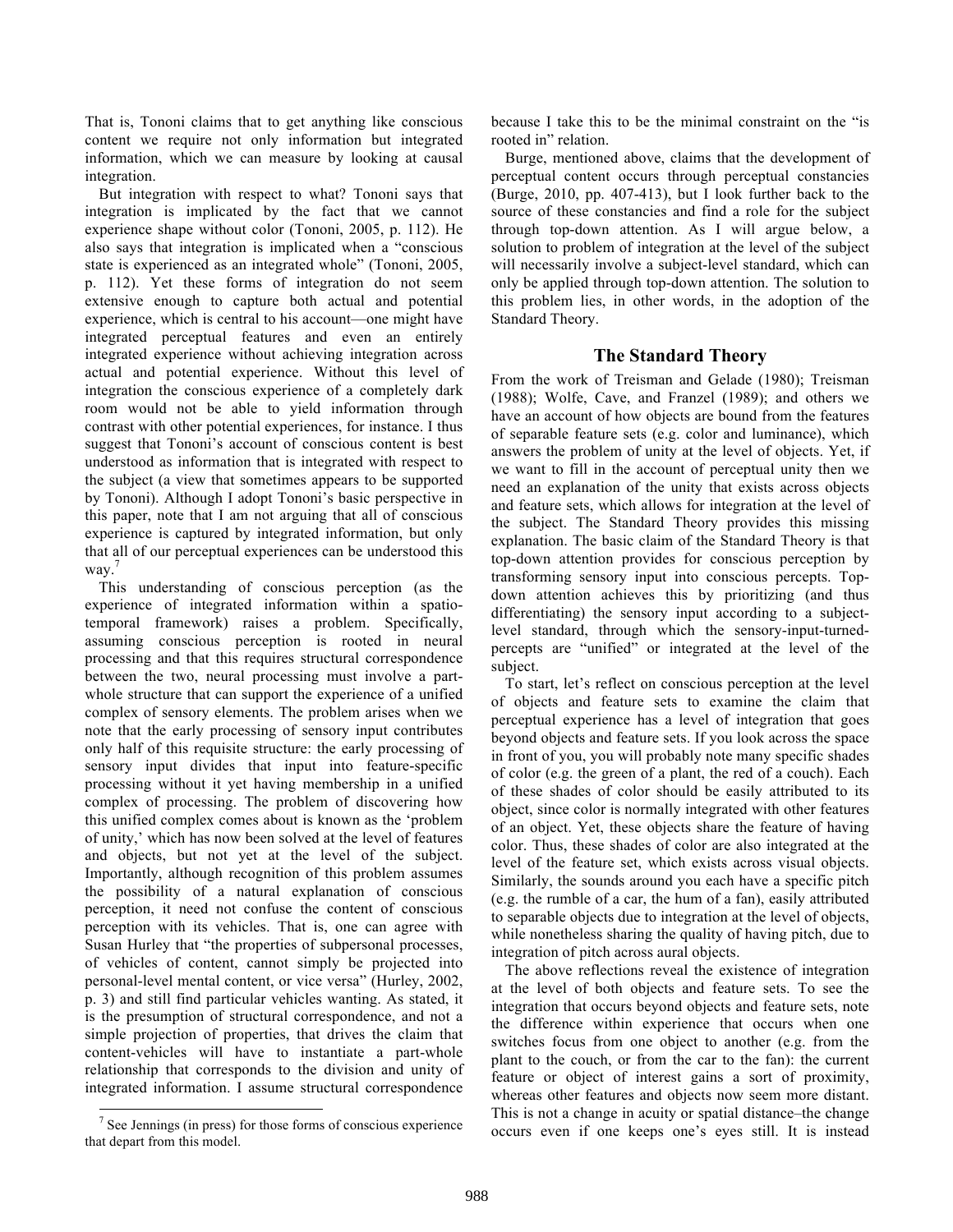experienced as an epistemic or valuational proximity: the feature or object of interest appears more available for knowledge, more valuable, or more meaningful, whereas other features or objects appear less available for knowledge, less valuable, or less meaningful. However exactly one experiences the difference between the proximal and distal objects, this structural difference reveals integration that transcends objects and feature sets. Since this integration changes with the subject's interests, it qualifies as subject-level integration (see Jennings, 2015 for a more detailed account).

That perceptual experience has this structure was pointed out by Gurwitsch in his *Field of Consciousness* (Gurwitsch, 1964). Gurwitsch claims that perceptual experience always contains a "theme" and a "thematic field," where the separation between these can be as rough-grained as that between two different sensory modalities. In "ganzfeld" experiences, for example, where a single sensory modality contains only homogenous information (as of a homogenous plane of light), that modality may yet experienced as a theme relative to other sense modalities (Wackermann et al., 2008). Even in Balint's syndrome, where a patient with bilateral parietal lesions only recognizes one object at a time, there is a contextual basis for the object that can serve as its thematic field (Michel & Henaff, 2004, p.11).

How is this structure achieved? A spatiotemporal framework common to objects and feature sets clearly plays a role. The green of the plant and the red of the couch are not confused, in part, because these objects and features are separated in space and time (as is central to Treisman's account). Yet, a spatiotemporal framework common to objects and feature sets cannot provide the relevant standard of comparison for integration at the level of the subject. What can provide this standard? A clear common factor in all perceptual experience is the experiencing subject. Since the determination of subjective value depends upon the subject, it makes sense that subject-level integration, according to the subject's current interests and values, would be brought about by the subject.

This is where the Standard Theory comes in. According to the Standard Theory, conscious perception requires the integration of early sensory processing by the subject according to a subject-level standard through top-down attention. It is based on a relatively simple argument:

1) An essential feature of conscious perception is that it is informational for a subject

2) Early sensory processing is not integrated in a way that could allow for this type of information without further processing

3) Some process must bring about this integration for early sensory processing to bring about conscious perception

4) In order to bring about this integration, early sensory processing will have to be differentiated according to a subject-level standard

5) Only top-down attention differentiates sensory processing according to subject-level standards

6) Thus, top-down attention is necessary for conscious perception.

Further evidence for this argument comes from observing the variation between perceivers. For two perceivers watching someone bike past, one may perceive the color of the bike but not that of the cyclist's clothing, while the other perceives the color of the cyclist's clothing but not that of the bike. The most natural explanation of this difference in what is perceived is that the perceivers have different interests. That is, the interests of the subject in each case determine what is and is not consciously perceived.

I find it useful to think of the maintenance of the boundary between what is consciously perceived and what is not consciously perceived as being a form of consumption by the subject. That is, just as the boundary between what digestion and waste is internally regulated, the boundary between perception and sensation is internally regulated. When one digests peanut butter, the peanut butter is (eventually) transformed into parts of the body. How is this accomplished? It is not simply a process of the peanut butter being taken in by the body; bodies have considerable variation in what they will digest, and this variation is partly regulated by the digestive system itself. Just as the digestive system (partly) determines what will be incorporated into the body, the claim here is that the subject (partly) determines what will be integrated into the subject-level.

If these observations are correct, the integration of early sensory processing into perceptual experience requires action by the subject. Yet, sensory processing must also be differentiated in order to be integrated as information. This, I claim, is the role of prioritization. Importantly, integration and differentiation are twin concepts. That is, for parts to be integrated with respect to some standard is for the parts to be differentiated, and for the parts to be differentiated with respect to some standard is for them to be integrated. Thus, the role of attention in differentiating and the role of the subject in integrating are linked: the subject is the standard of integration with respect to which attention differentiates.

To see the link between informational differentiation and integration, consider that for something to count as information it must be differentiated with respect to some standard. The number "59" is not information, even though it can be differentiated from other numbers, unless it is set against some standard. The phrases "My father is aged 59 years" or "I saved 59 dollars on my wedding dress," do count as informational because they supply a context and an implied standard. For something to be informational for a subject, the subject must either hold the standard or the standard must be rooted in the subject. That is, the differentiated parts will have to point back to the subject according to the subject-level standard. Otherwise the information will not be integrated or unified with respect to the subject. Top-down attention is a process of prioritization by the subject or according to the subject's current interests. Thus, for the subject to differentiate those items it integrates, it will have to use top-down attention. This doesn't mean, of course, that bottom-up attention cannot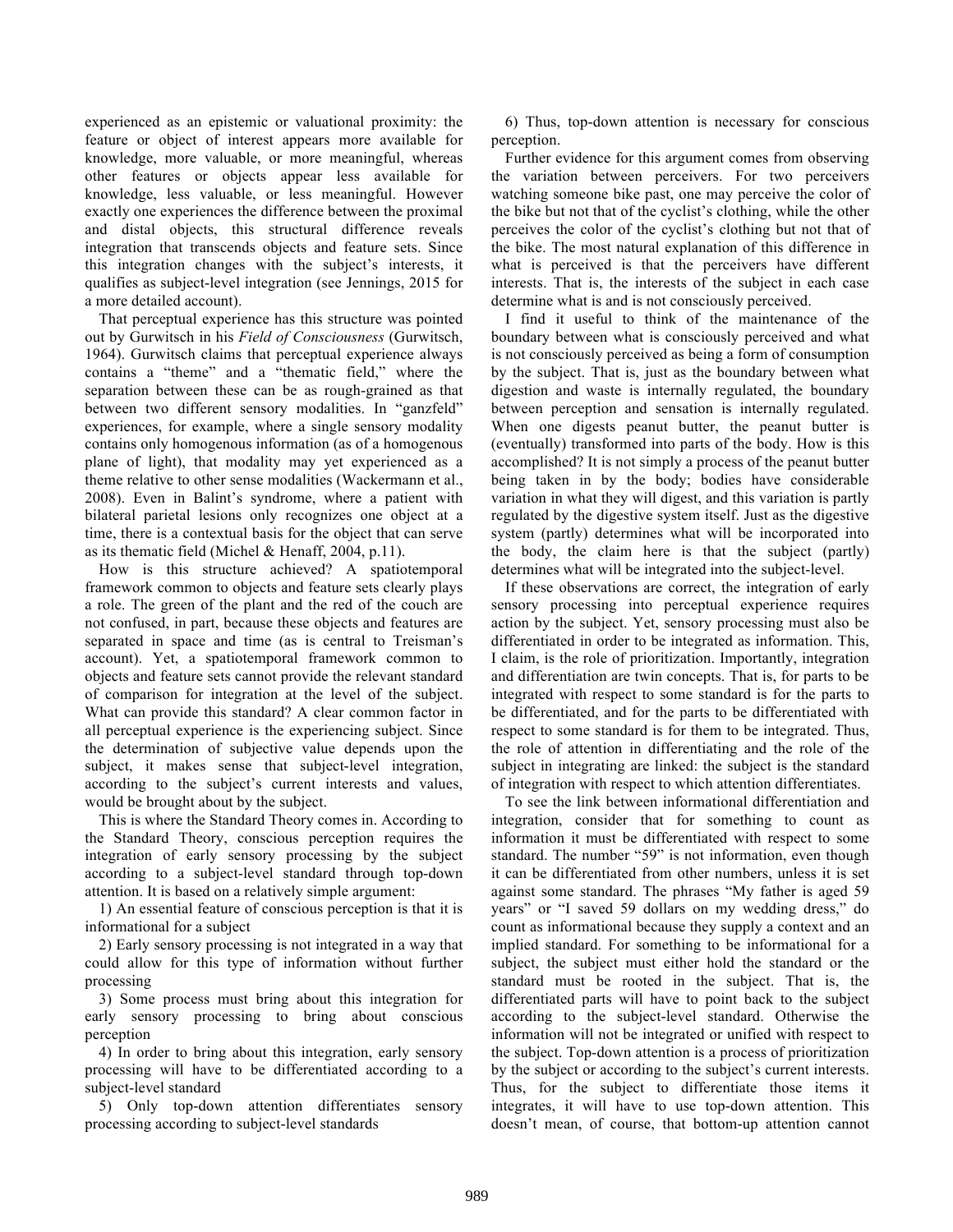also play a role, so long as top-down attention is involved to some degree.

The most basic form of integrated information, in my view, can be found in someone that perceives only in terms of positive and negative valence. Let's imagine such a person named "Michéle," who likes sitting on cool beaches (in Scotland, say) but detests sitting on hot beaches (in Florida, say). When presented with a particular beach in Scotland, Michéle might have a perceptual experience of positive valence at a particular intensity, shape, and duration, which she calls "West Sands." It may be that "West Sands" for Michéle applies to beaches other than what humans call "West Sands" so long as those beaches produce just the same experience of positive valence. When presented with a particular beach in Florida, Michéle might have a perceptual experience of negative valence at a particular intensity, shape, and duration, which she calls "Naples Bay."8 It may be that "Naples Bay" (for Michéle) applies to other beaches, or even to other things that Michéle detests, so long as those things produce just the same experience of negative valence. Michéle will not have a perceptual experience of anything that does not have a ranking of positive or negative valence for her. Michéle may have no feelings at all towards umbrellas, for example, in which case she would not perceive them. For Michéle to perceive something, that thing must be ranked according to her subject-level standard. Otherwise that thing would not be differentially integrated with respect to Michéle (qua subject).

My claim is that all perceptual experience must be based on a subject-level standard akin to Michéle's beach interests, by virtue of which it has subject-level integration. The story so far supplies only the most universal and basic form of integrated information. The conscious perception of most humans has layers of differentiation and integration beyond a single subject-level standard. It is the integration of these further layers, I claim, that requires a common spatiotemporal framework.

Returning to an example used at the start of this section, there is unity of color in one's visual field. How might this occur? My suggestion is that it occurs through the presubjective prioritization of sensory input according to habitual tasks that reliably fit the subject-level standard. That is, for stable subject-environment couplings it may be the case that the processing of sensory input becomes tuned to goals that can reliably bring about value according to the subject-level standard. Groups of neurons may become tuned, for example, to the inputs that normally enable the realization of subjective value and respond preferentially to them. Thus, feature maps, or the mapping of inputs to presubject-level standards that regularly contribute to the subject-level standard, will take place without top-down attention for habitual or long-term goals. This explains how it is that certain features of stimuli are pre-subjectively prioritized by the visual cortex – the inheritance of neural tuning created by millennia of other subjects matching goals

like ours to a world like ours does much of the dividing work for us. Thus, one need not find top-down attention necessary for each instance of integration, such as the integration of individual feature sets, but only for integration with the subject's current interests.

To achieve this level of integration, across objects and feature sets, it will be necessary to have a common framework for comparison. That is, the application of a unifying standard to multiple sets of features, for example, will require a structure through which to compare the values of each set without losing the internal structure of each set. This is the role of the common spatiotemporal framework found in nearly every perceptual experience. A common spatiotemporal framework is required so that the prioritizations found in the feature maps can be compared with respect to the subject-level standard without losing the particular information contained within those feature maps. This common spatiotemporal framework need only be general enough to combine all the feature sets, and not so general as absolute or allocentric space-time. In such a system the different feature dimensions will share a framework or matrix that allows for prioritization across dimensions but that sacrifices neither the bottom-up salience values contained in each dimension nor the spatiotemporal location values of the information sources. This spatiotemporal framework helps us to solve the problem of subject-level integration in that it provides a mechanism of comparison for the application of an integrating standard. Yet, even once we have a framework for comparison, we will still need top-down attention to match the values from pre-subject-level standards to the subject-level standard to obtain subject-level integration.

According to the Standard Theory, all perceptual experience minimally contains the structure yielded by prioritization with respect to a subject-level standard, even if it does not also contain other layers of prioritization that need to be fitted to a common spatiotemporal framework, as illustrated in the case of Michéle. Thus, although the working definition of conscious perception supplied at the start of this paper involved the experience of sensory elements bound to spatiotemporal structure, the Standard Theory does not depend on this limited understanding of conscious perception to make its case. Any type of perceptual content, in being integrated with respect to the subject, will rely on top-down attention, according to the Standard Theory.

## **Conclusion**

Throughout this paper I have illustrated how the content of conscious perception relies upon top-down attention. I have claimed that although the integration of individual featuresets can be automatized, such that neural structures can become tuned to particular types of features and collections of features according to the habitual or long-term goals of the subject, integration across features and objects will only be achieved with the real-time application of a subject-level standard through top-down attention. Thus, if the Standard

 <sup>8</sup> For the record, I love Naples Bay.